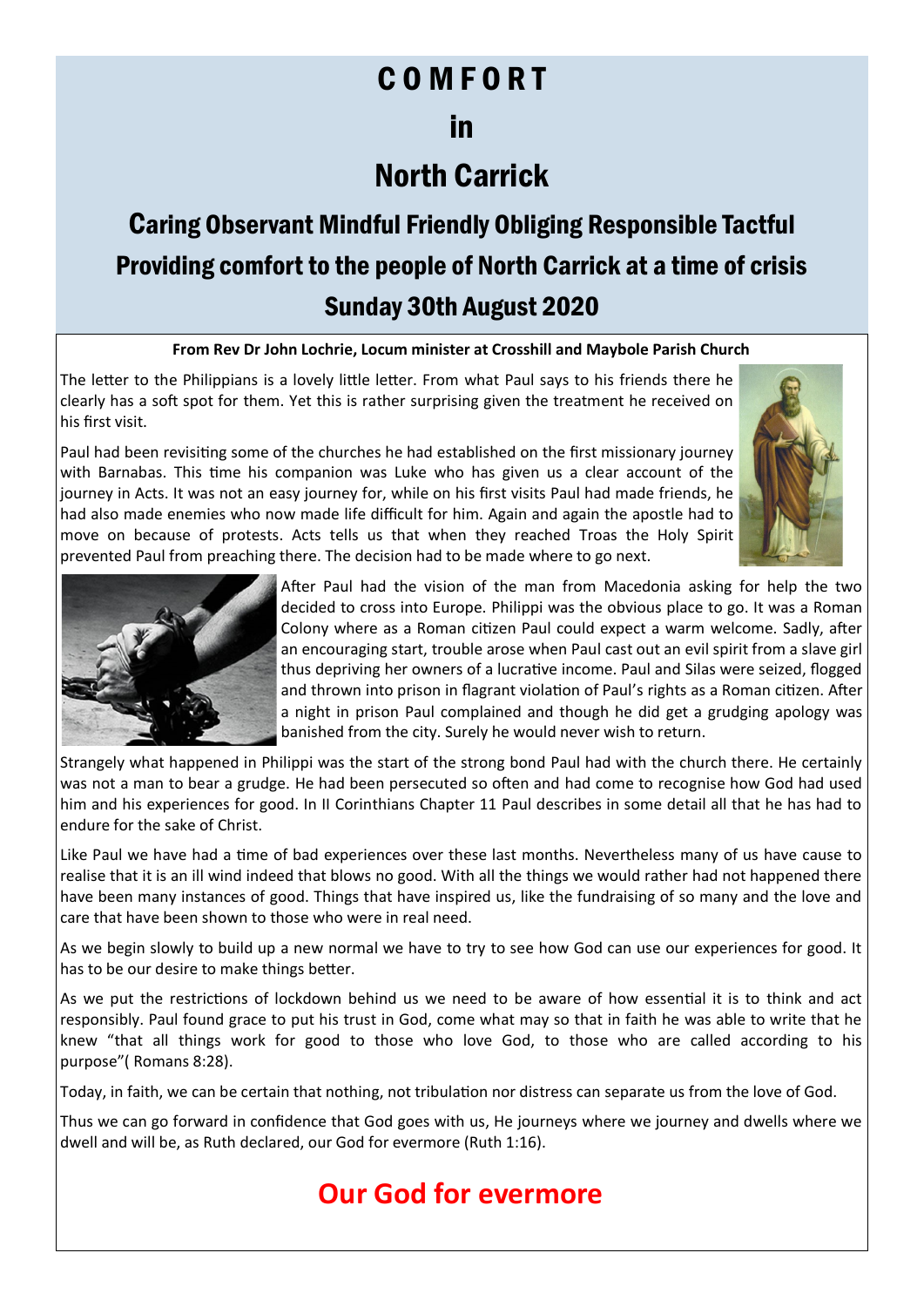#### **From Marguerite Hunter Blair**

How have your friendships fared during the past few months?

New research this week suggests that if we don't look after them our friendships can fizzle out after only three months. You might think that it has never been easier to keep in touch with friends and family with video calls and social media at our finger tips.

But that is not the same as investing time and energy in our friendships.

Sheridan Voysey is a writer, speaker and broadcaster on faith and spirituality. He recently wrote about the treasure of friendship and how important it is not to take friendship for granted. To be a friend is a holy calling as valid as parenthood or a career, he claims. Jesus called his followers friends (John 15,15) and this enduring friendship is precious and to be shared by us as part of our Christian calling.



A friend is someone we can talk to, depend on and enjoy. As Christians we can easily show genuine interest in others and their wellbeing, be dependable in small everyday things and make time for shared enjoyments. The uniqueness of friendship is that it is voluntarily maintained. The challenge is making the effort and taking the time when it's not convenient for us. While it has never been easier to stay in touch, it has been particularly difficult recently to be a good friend. Where once we may have popped over, met up or arranged trips with friends and fellow parishioners, it has been tough to nurture our friendships during these restrictive and anxious times.

We know that as Christians we must take up our crosses and follow Jesus, our friend. Working out what this means for our true vocation in life can be difficult. Extending the gift of friendship to others as He has done to us is a sure way we can follow in His footsteps.

*"Don't walk in front of me; I may not follow. Don't walk behind me; I may not lead. Just walk beside me and be my friend."–* Albert Camus

We are all familiar with the ups and downs of life. Peter, so highly praised by Jesus at the moment he declared him as Messiah came a cropper immediately afterwards when he tried to divert Jesus away from the cross. He was simply unable to accept such a seemingly disastrous future. Yet in ways unknown to him the cross would be the gateway to conquering man's greatest fear, the finality of death.

Our world today is such that nobody can really forecast what we may face in the future. The unprecedented havoc and suffering caused by the Covid virus has led politicians, financiers and world leaders into territories unknown. We hear good and bad news, positive and negative predictions, all usually underpinned by too little knowledge and the unpredictability of a race against time. Yet through it all, our faith in the goodness and love of God sustains hope.

Like the first disciples we too have a lot to learn about trust in the face of suffering, fear and the threat of death. We may accept the reality but it is hard to endure willingly or patiently. We long for an end to uncertainty. The one sure thing we hold on to is that God is in it all, suffering with us and will give us the stamina and grace to endure. When the right time to make decisions comes, having entrusted things to him from day to day in prayer, we can be assured we will get the strength we need to move forward. Where possible we can do whatever we can to help restore confidence. Out of the ashes of this pandemic we can hope for a better world where human dignity is respected by all and justice prevails worldwide.

Whatever our particular cross may be here and now, as we shoulder it with the help of God's grace and learn from it, we become stronger and our hope for the future more resilient. Through difficult situations we often find new strengths and insights.

Mankind's history has hardly been consistently exemplary throughout the centuries. And since the advent of Jesus, establishing the Kingdom of God here on earth, to whatever extent we can, seems to be taking Christianity a longish time. Who knows what history will make of our time and space and how the pandemic might have resulted in influencing behaviour on our planet. What small contribution each of us can make is important. Surely as a whole the world's population of Christians can contribute significantly. Time will tell.

Time is a gift God gives to us, a gift we can return to him. For all of us worldwide, each day lasts 24 hours as sun and moon alternate. How we use it is up to us. Pandemic or not, time remains constant and hopefully our time can see a return to honouring God and his ways. **Ellen Hawkes**